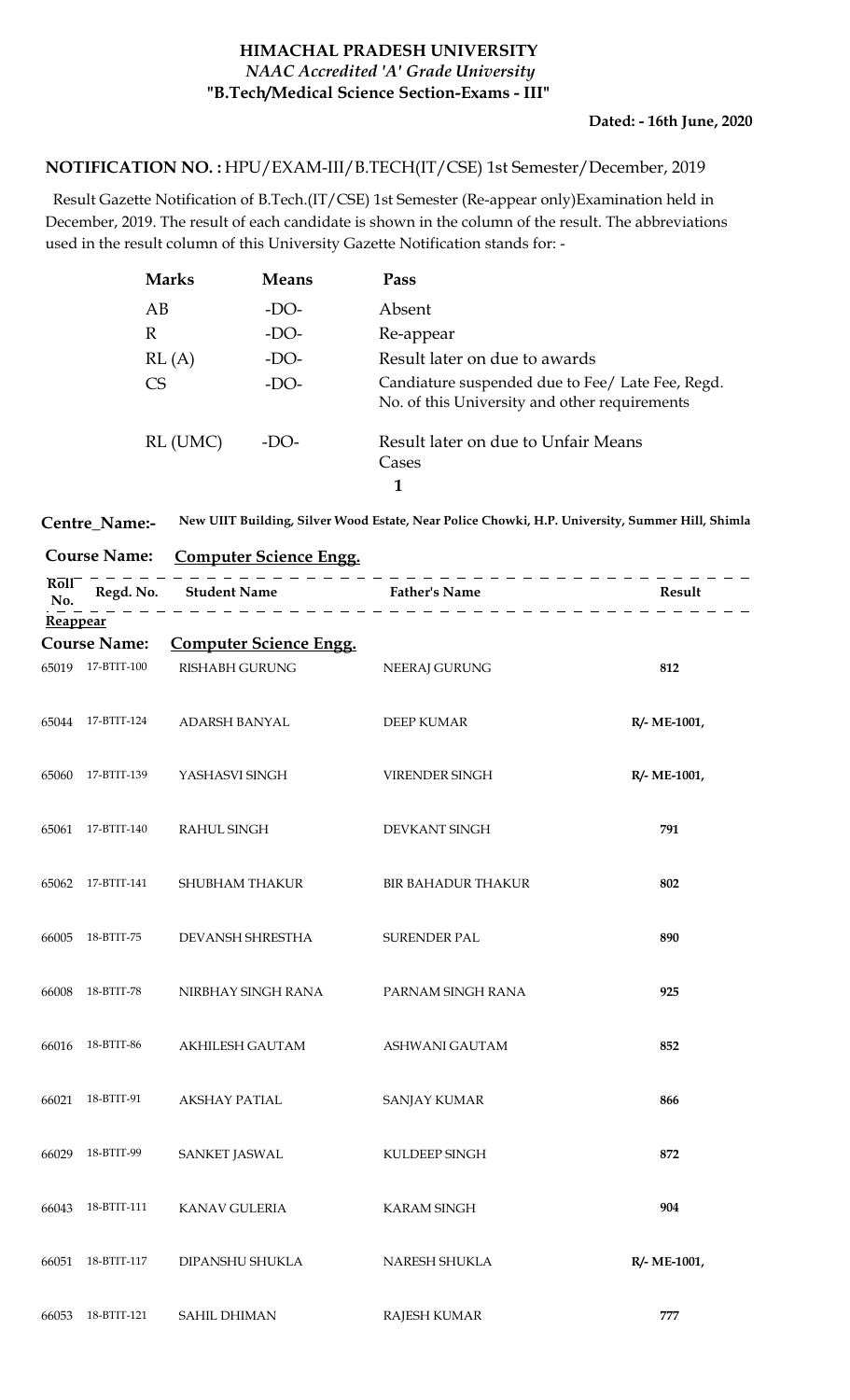**Centre\_Name:- New UIIT Building, Silver Wood Estate, Near Police Chowki, H.P. University, Summer Hill, Shimla**

**Course Name: Computer Science Engg.**

| Roll<br>No. |                                   | Regd. No. Student Name Father's Name                |                             | Result       |
|-------------|-----------------------------------|-----------------------------------------------------|-----------------------------|--------------|
| Reappear    |                                   |                                                     |                             |              |
| 66058       | 18-BTIT-126                       | <b>TANUJ</b>                                        | PIAR CHAND                  | 941          |
| 66060       | 18-BTIT-128                       | <b>ABHISHEK KAPOOR</b>                              | <b>SANTOSH KUMAR</b>        | 857          |
| 66065       | 18-BTIT-133                       | AAYUSH                                              | <b>ANIL</b>                 | 837          |
| 66067       | 18-BTIT-135                       | <b>AJAY KUMAR</b>                                   | <b>SURESH KUMAR</b>         | 806          |
| 66071       | 18-BTIT-139                       | RITWIK RAJ SINGH                                    | MEGH RAJ DHANGTA            | 815          |
|             |                                   |                                                     |                             |              |
| 64516       | <b>Course Name:</b><br>16-BTIT-16 | <b>Information Technology</b><br><b>LALIT KUMAR</b> | PIAR CHAND                  | 809          |
| 64521       | 16-BTIT-21                        | BHANU PRATAP SINGH                                  | TEK CHAND                   | 842          |
| 65302       | 17-BTIT-22                        | <b>ADITYA SEN</b>                                   | <b>KAPIL SEN</b>            | 787          |
| 65309       | 17-BTIT-29                        | SIDHANT THAKUR                                      | <b>KARTAR CHAND</b>         | 820          |
| 65316       | 18-BTIT-36                        | <b>AYUSH SHANDIL</b>                                | HEMANT KUMAR SHANDIL        | 799          |
| 65318       | 17-BTIT-38                        | <b>DISHA</b>                                        | <b>KULBHUSHAN</b>           | 843          |
| 65321       | 17-BTIT-41                        | <b>BHAVESH SHARMA</b>                               | <b>VINOD SHARMA</b>         | 828          |
| 65322       | 17-BTIT-42                        | <b>NITIN THAKUR</b>                                 | TILAK RAJ THAKUR            | R/- AS-1001, |
| 65326       | 17-BTIT-46                        | <b>HARDIK LATH</b>                                  | MATINDER K. LATH            | 825          |
| 65339       | 18-BTIT-58                        | ASHUTOSH SHARMA                                     | RAGHWA NAND                 | 822          |
| 65341       | 17-BTIT-60                        | RUNESH BHARDWAJ                                     | AMRIK BHARDWAJ              | 814          |
| 65345       | 17-BTIT-64                        | KANCHAN KAUSHAL                                     | <b>AJAY KUMAR</b>           | 982          |
| 65358       | 18-BTIT-77                        | ADITYA SHARMA                                       | <b>BHAWAN KUMAR</b>         | 733          |
| 65362       | 17-BTIT-81                        | RAJAT LOOMBA                                        | ASHWANI LOOMBA              | 834          |
| 66305       | 18-BTIT-07                        | <b>AYUSH GAUTAM</b>                                 | SUDHIR GAUTAM               | 841          |
| 66307       | 18-BTIT-09                        | SHUBHAM CHANDEL                                     | <b>BALDEV SINGH CHANDEL</b> | 873          |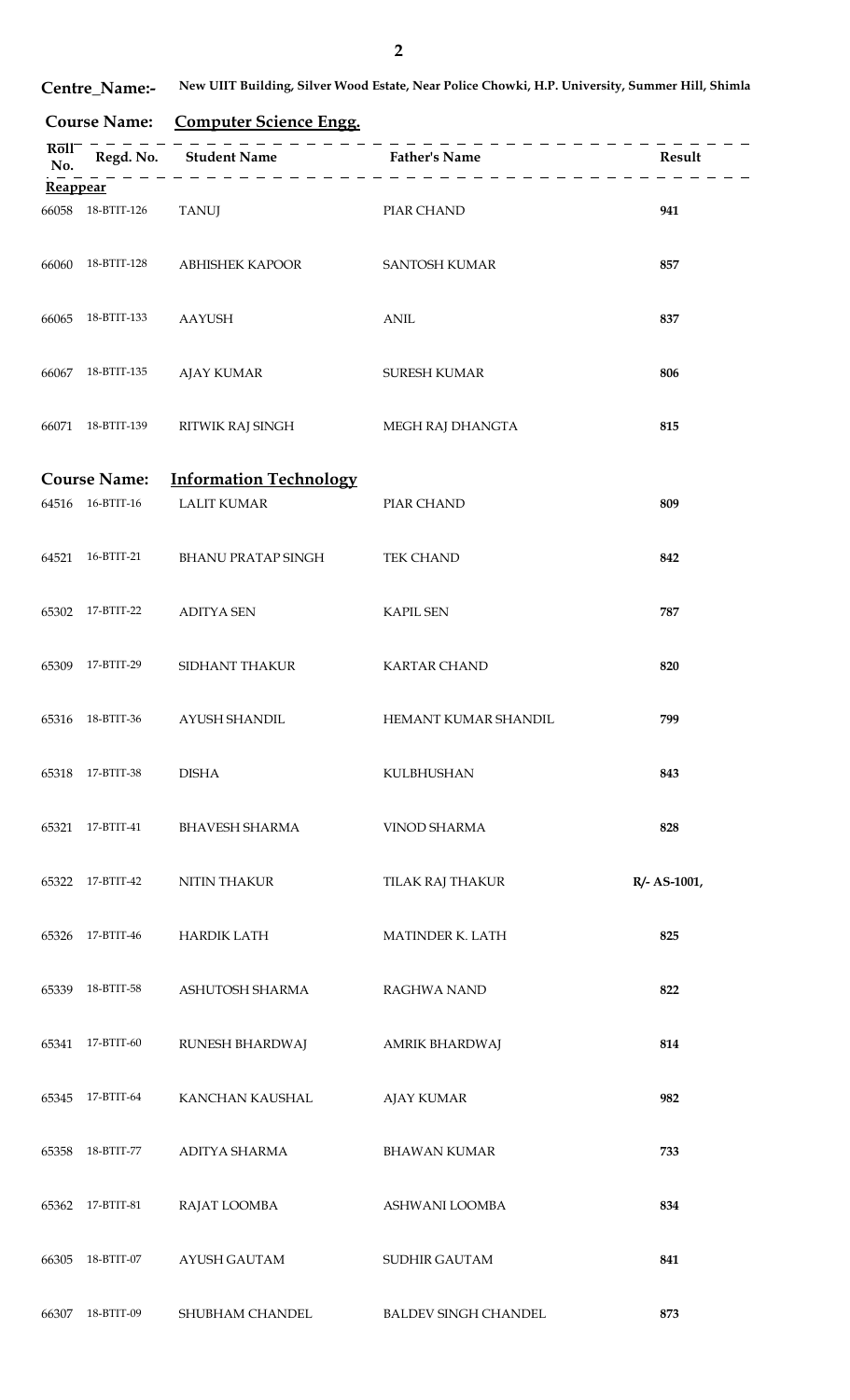| <b>Centre Name:-</b> | New UIIT Building, Silver Wood Estate, Near Police Chowki, H.P. University, Summer Hill, Shimla |
|----------------------|-------------------------------------------------------------------------------------------------|
|----------------------|-------------------------------------------------------------------------------------------------|

**Course Name: Information Technology**

| $R\overline{0}1\overline{1}$<br>No. |                  | - - - - - - - - - - - -<br>Regd. No. Student Name Father's Name |                       | Result        |
|-------------------------------------|------------------|-----------------------------------------------------------------|-----------------------|---------------|
| Reappear                            |                  |                                                                 |                       |               |
|                                     |                  | 66314 18-BTIT-16 ABHISHEK VERMA                                 | <b>DHEERAJ VERMA</b>  | 889           |
|                                     | 66320 18-BTIT-22 | NAVNEET BHUSHAN SHARMA DINESH MOHAN SHARMA                      |                       | 845           |
| 66325                               | 18-BTIT-27       | PIYUSH SHARMA                                                   | VINOD KUMAR SHARMA    | 936           |
| 66330                               | 18-BTIT-02       | <b>RAMAN</b>                                                    | <b>GANGA RAM</b>      | 825           |
| 66336                               | 18-BTIT-37       | NAMAN KAPOOR                                                    | <b>LALIT KAPOOR</b>   | 918           |
|                                     | 66337 18-BTIT-33 | SAHIL MANKOTIA                                                  | <b>RAKESH KUMAR</b>   | 934           |
| 66339                               | 18-BTIT-40       | TARUN SINGH KANWAR                                              | <b>KRISHAN KANWAR</b> | R/- EC-1001,  |
| 66340                               | 18-BTIT-41       | SUMANT SHARMA                                                   | <b>MAHESH KUMAR</b>   | 837           |
| 66345                               | 18-BTIT-46       | SHUBHAM SHARMA                                                  | SANJAY KANT SHARMA    | 842           |
| 66346                               | 18-BTIT-47       | SNEHA VERMA                                                     | RAMESH CHAND          | 885           |
|                                     | 66347 18-BTIT-48 | <b>ARPIT</b>                                                    | VASHISHT KUMAR        | 860           |
| 66349                               | 18-BTIT-50       | <b>ADARSH VERMA</b>                                             | NARYAN SINGH VERMA    | 850           |
| 66350                               | 18-BTIT-51       | <b>GAURAV KUMAR</b>                                             | <b>AMAR NATH</b>      | 923           |
| 66351                               | 18-BTIT-52       | SHIVAM BHANDARI                                                 | RAKESH KUMAR BHANDARI | CS Rs. 1000/- |
| 66353                               | 18-BTIT-54       | ROHIT KUMAR                                                     | RAVINDER KUMAR        | 804           |
| 66354                               | 18-BTIT-55       | <b>ANSHUL BHATIA</b>                                            | ROOP CHAND            | 912           |
| 66356                               | 18-BTIT-57       | <b>MANSI</b>                                                    | <b>DURGA DASS</b>     | 846           |
| 66357                               | 18-BTIT-58       | <b>AMAN</b>                                                     | <b>HARI DASS</b>      | R/- ME-1001,  |
| 66358                               | 17-GLM-252       | <b>PRINCE</b>                                                   | <b>DHARAM PAL</b>     | 827           |
| 66359                               | 18-BTIT-59       | <b>ANKIT</b>                                                    | RAJINDER KUMAR        | 822           |
| 66360                               | 18-BTIT-60       | <b>SIMRAN</b>                                                   | <b>GOPI NAND</b>      | 916           |